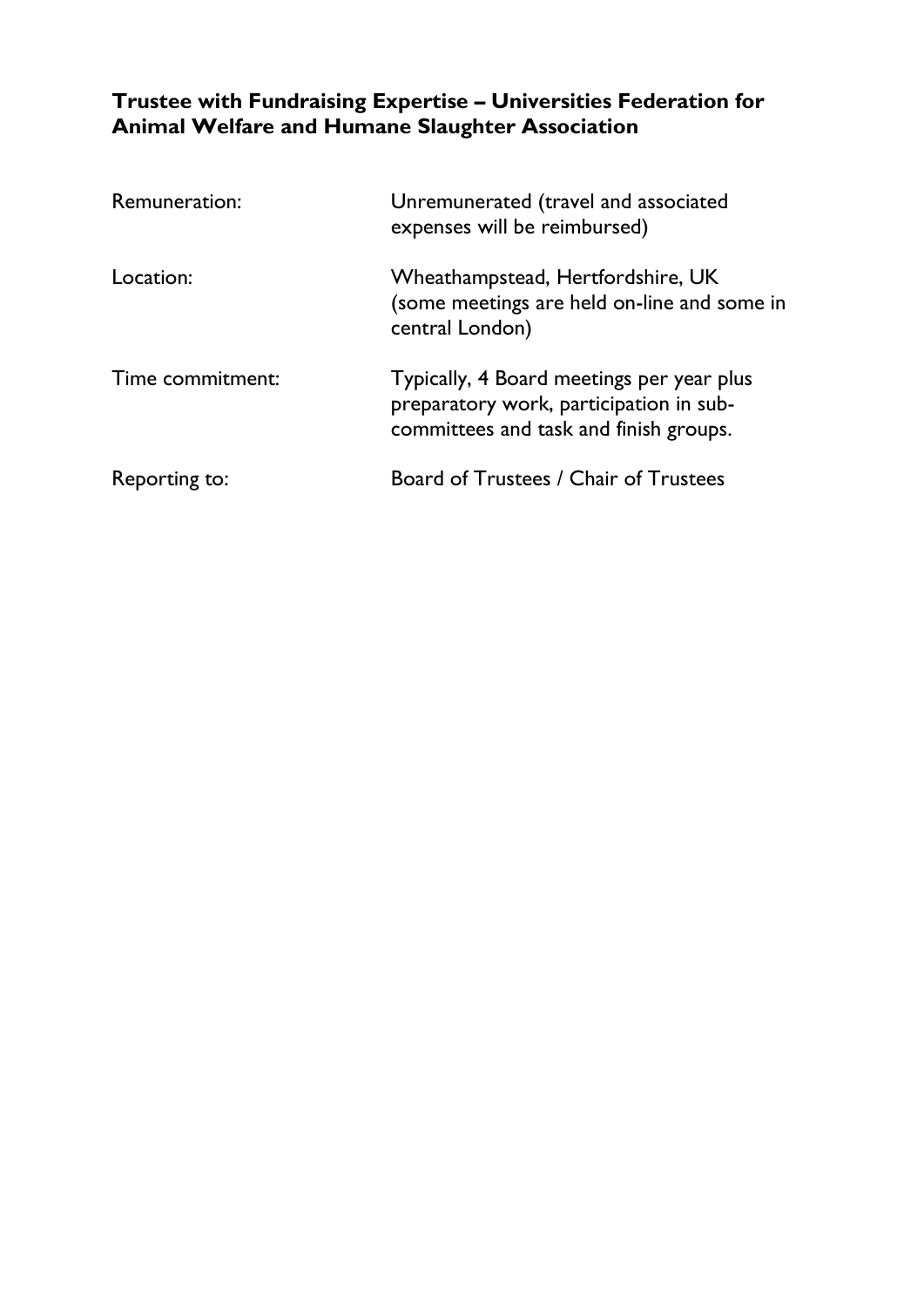#### **Welcome from the Chair**

Welcome, thank you for your interest in the role of Trustee at the Universities Federation for Animal Welfare (UFAW) and the Humane Slaughter Association (HSA). Both charities make a real difference to animal welfare through their evidence-based, scientific approaches to understanding and improving the welfare of all animals. To keep achieving real change for animals we need to ensure the long-term sustainability of the two charities by improving our fundraising performance, and we are seeking a trustee with fundraising experience to help us achieve this.

The Charities are currently chaired by myself and have a trustee body which normally comprises 12 trustees. You can see the list of current trustees at [www.ufaw.org.uk/about-ufaw/our-governance](http://www.ufaw.org.uk/about-ufaw/our-governance-trustees)[trustees](http://www.ufaw.org.uk/about-ufaw/our-governance-trustees)

The Charities are over-reliant upon legacy income and urgently need to diversify their fundraising activities. As such we are seeking someone who can provide advice and guidance to the board and Senior Management Team on fundraising. We are currently beginning the process of reviewing and revitalising our fundraising strategy, and the new trustee will work with us on the review and the implementation of its recommendations.

This role is an excellent opportunity for a person with significant expertise in charity fundraising, ideally including corporate and major donor fundraising, to contribute to the growth of two important animal welfare charities which make an enormous difference to the lives of millions of animals. As membership organisations we would also greatly value the expertise of a trustee with experience of growing and developing such organisations.

We would encourage applications from potential trustees who will increase or maintain the diversity on our board. We particularly welcome applications from disabled, Black, Asian and Minority Ethnic (BAME) and/or Lesbian, Gay, Bi, Trans including non-binary (LGBTQ+) candidates as stakeholders who have traditionally been under-represented on our board. Furthermore, we are keen to encourage applications from people at earlier stages in their careers.

The vacancy represents an excellent opportunity for the right person to apply their expertise and to gain further experience of serving on the board of the two charities and could be ideally suited to a charity fundraiser wishing to gain experience at board level. Please do not hesitate to contact myself or the Chief Executive if you require any further information or would like to have an informal chat about the vacancy.

Yours Sincerely,

 $A_{i.f.}$ 

Mike Radford, Chair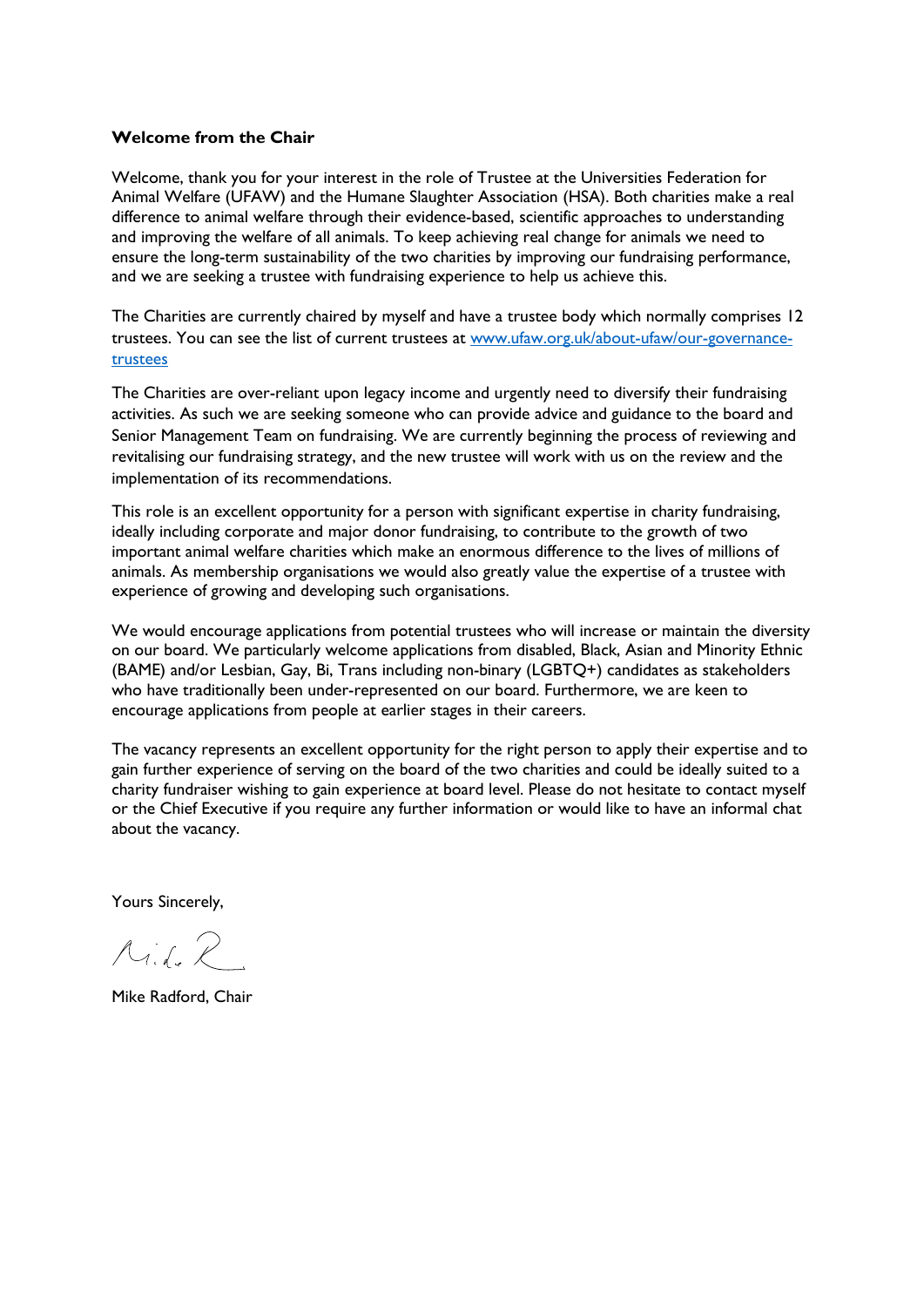#### **The organisations:**

Since 1987 Council Members and Trustees of the Universities Federation for Animal Welfare (UFAW) have also been the Trustees of the Humane Slaughter Association (HSA) which is a Charitable Incorporated Organisation. Some staff members are shared between the two organisations and they also share office space. However, HSA and UFAW are financially independent.

# **Universities Federation for Animal Welfare**

#### *Science in the service of animal welfare*

Registered Charity No 207996 (Registered in England) and Company Limited by Guarantee No 579991

The [Universities Federation for Animal Welfare](http://www.ufaw.org.uk/) (UFAW) is an international independent scientific and educational animal welfare charity. UFAW's vision is a world where the welfare of every animal affected by humans is maximised through a scientific understanding of their needs and how to meet them. UFAW promotes an evidence-based approach to animal welfare by funding scientific research, supporting the careers of animal welfare scientists and by disseminating animal welfare science knowledge both to experts and the wider public. UFAW's work relies on the support of members, subscribers, and donors.

#### [www.ufaw.org.uk/our-work/ufaws-work](http://www.ufaw.org.uk/our-work/ufaws-work)

and our staff here: [www.ufaw.org.uk/about-ufaw/our-staff](http://www.ufaw.org.uk/about-ufaw/our-staff)

#### **Humane Slaughter Association**

#### *Caring Beyond the Farm Gate*

Registered Charity No 1159690 (Charitable Incorporated Organization)

The [HSA](http://www.hsa.org.uk/edinburgh22) is a charity recognised internationally for promoting scientific, technical and educational advances towards improving the welfare of food animals worldwide at slaughter, killing, marketing and transport. The HSA has gained an international reputation for being a knowledgeable and practical organisation, with a sound understanding of livestock and livestock handling. The HSA is respected for its focus on science-based solutions and the support it has given to scientific and technical development in its field. We work around the world to promote the humane treatment of animals and have specific programmes to promote humane slaughter and transport of animals in China and Africa.

Learn more about our work here: [www.hsa.org.uk/about/about](http://www.hsa.org.uk/about/about)

Our staff: [www.hsa.org.uk/about/hsa-staff](http://www.hsa.org.uk/about/hsa-staff)



**Humane Slaughter Association**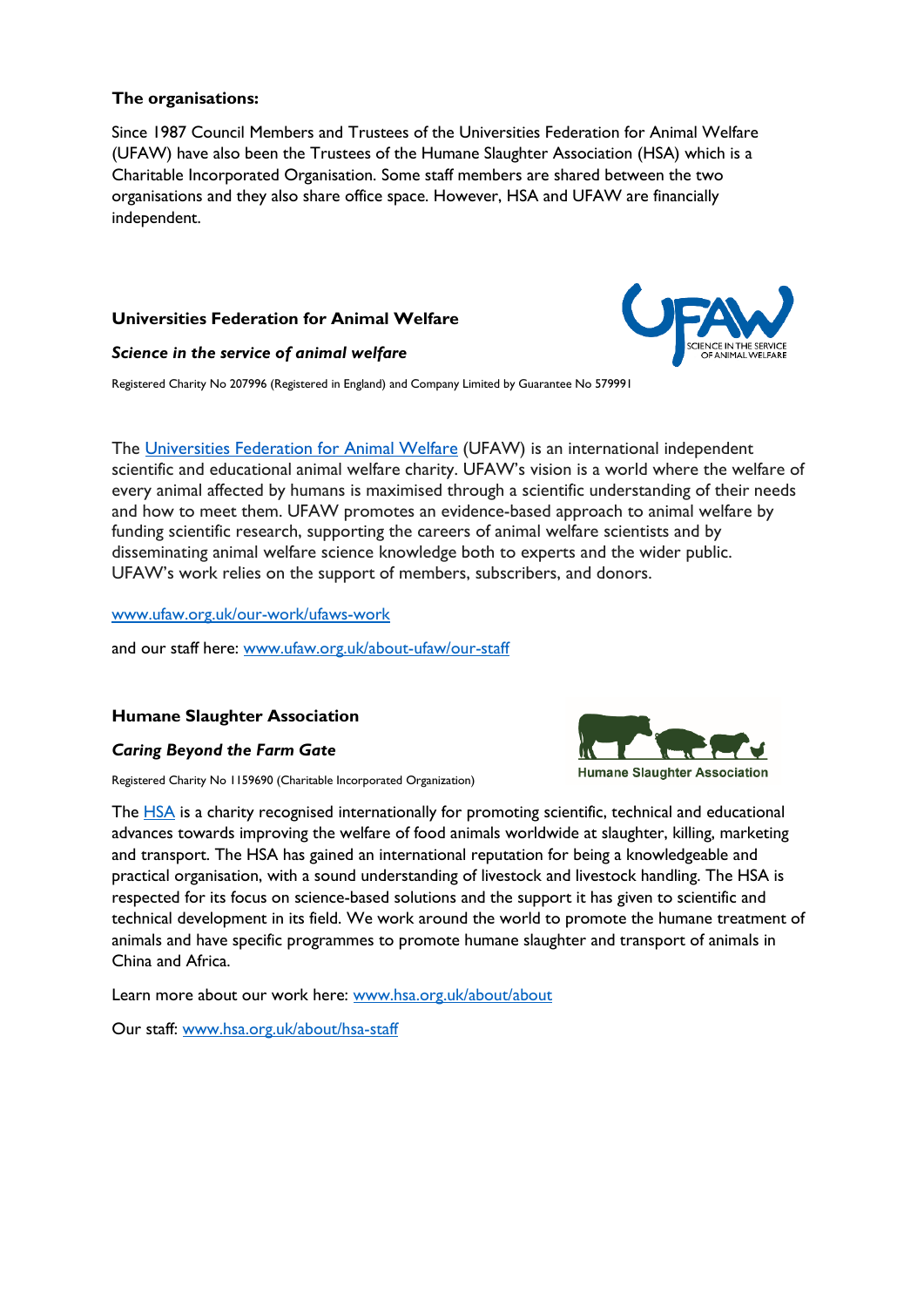# **The Role**

## **Person Specification**

Required

- An understanding of and commitment to the objectives of the two organisations.
- Experience/knowledge of fundraising for charitable causes.
- Experience of the development of fundraising strategies.
- Familiarity with legacy fundraising.
- Demonstrable experience of building and sustaining relationships with key stakeholders and colleagues to achieve organisational objectives.

## Desirable

- Experience of successful major donor and/or corporate fundraising.
- Experience of recruiting and managing fundraising staff.
- Successful experience of operating within a board in a charitable, public sector or commercial organisation.
- Experience of fundraising for animal welfare or scientific/medical causes.
- Experience of membership organisations.

## Equality and Diversity

We are keen to represent all of our stakeholders on our board and to maintain a diverse and inclusive trustee body. As such, we would encourage applications from potential trustees who will increase or maintain the diversity on our board. We particularly welcome applications from disabled, Black, Asian and Minority Ethnic (BAME) and/or Lesbian, Gay, Bi, Trans including nonbinary (LGBTQ+) candidates as stakeholders who have traditionally been under-represented on our board. In addition, this position could be an excellent opportunity for someone at a relatively early stage in their career to gain experience of serving on a board.

## **Specific Responsibilities of the Fundraising Trustee:**

- Assist with the development of the fundraising strategy for the organisations.
- Help the charities diversify their income streams to safeguard their long-term sustainability.
- Provide strategic support for the UFAW/HSA executive, particularly the fundraising staff and the Senior Management Team.
- Advise on campaigns and events designed to raise funds from our supporters/members.
- Help raise the profile of UFAW and the HSA.
- Act as an ambassador for UFAW and the HSA, representing the charity at key meetings and facilitating networking opportunities with potential donors.
- Be an active champion of the organisations.
- Ensure we follow best practice and comply with all legal duties in our fundraising and related activities.

In addition to these specific activities, all charity trustees have statutory duties.

## **The statutory duties of a trustee are:**

- To ensure the organisation complies with its governing document sometimes known as a trust deed, constitution, or articles of association.
- To ensure that the organisation pursues its objectives as defined in its governing document.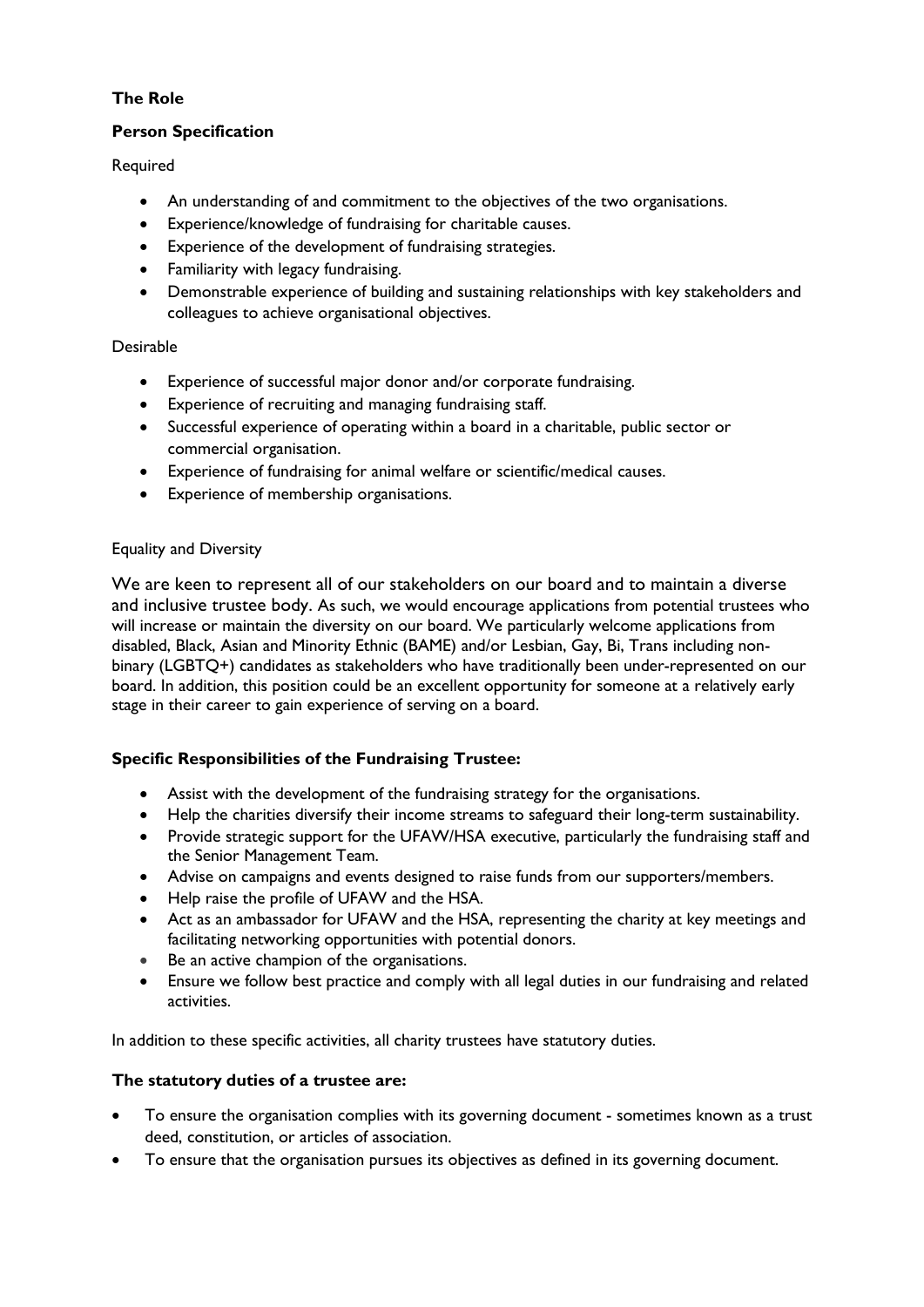- To ensure the organisation applies its resources exclusively in pursuance of its objectives the charity must not spend money on activities which are not included in its own objectives, no matter how 'charitable' and 'worthwhile' those activities are.
- To contribute actively to the Board of Trustees' role in giving firm strategic direction to the organisation, setting overall policy, defining goals and setting targets and evaluating performance against agreed targets.
- To safeguard the good name and values of the organisation.
- To ensure the effective and efficient administration of the organisation.
- To ensure the financial stability of the organisation.
- To protect and manage the property of the organisation and to ensure the proper investment of the organisation's funds.
- To appoint the Chief Executive Officer and monitor his or her performance.

In addition, with other trustees to hold the charity "in trust" for current and future beneficiaries by:

- Ensuring that the charity has a clear vision, mission and strategic direction and is focused on achieving these.
- Being responsible for the performance of the charity and for its "corporate" behaviour; ensuring that the charity complies with all legal and regulatory requirements.
- Acting as guardians of the charity's assets, both tangible and intangible, taking all due care over their security, deployment and proper application.
- Ensuring that the charity's governance is of the highest possible standard.

# **Time Commitment**

The trustees typically meet four times per year in person, meetings usually last about half a day. One meeting typically involves an overnight stay and afternoon strategy discussion session as well as the main trustee meeting the following day. Meetings are held in person, usually at our offices in Hertfordshire. During the Covid-19 pandemic meetings are held virtually, but we envisage a return to face-to-face meetings when conditions permit. Trustees are normally expected to attend meetings in person wherever possible.

Preparation work prior to board meetings is required so that members are fully appraised of the matters to be discussed etc. Trustees also often serve on sub-committees and task and finish groups, requiring additional time commitments.

Trustees are also encouraged to attend UFAW/HSA events to enhance their understanding of the charities' activities.

There is a fundraising sub-committee which aims to meet (often virtually) several times per year of which the trustee would be expected to become a key member. We would also hope that the trustee would offer direct guidance and mentorship to our staff who play a role in fundraising, and to the Chief Executive Officer who is seeking to play a significant role in identifying and engaging with major donors and corporate donors.

## **How to apply**

Interested candidates are asked to supply:

- A current comprehensive CV.
- A supporting statement that illustrates your motivation for applying for this role and how you feel your skills and experience match the requirements of it, directly addressing the person specification. This should be no longer than two pages.
- Please also complete an equalities monitoring form (the information provided on this form will not be used in the selection of candidates).